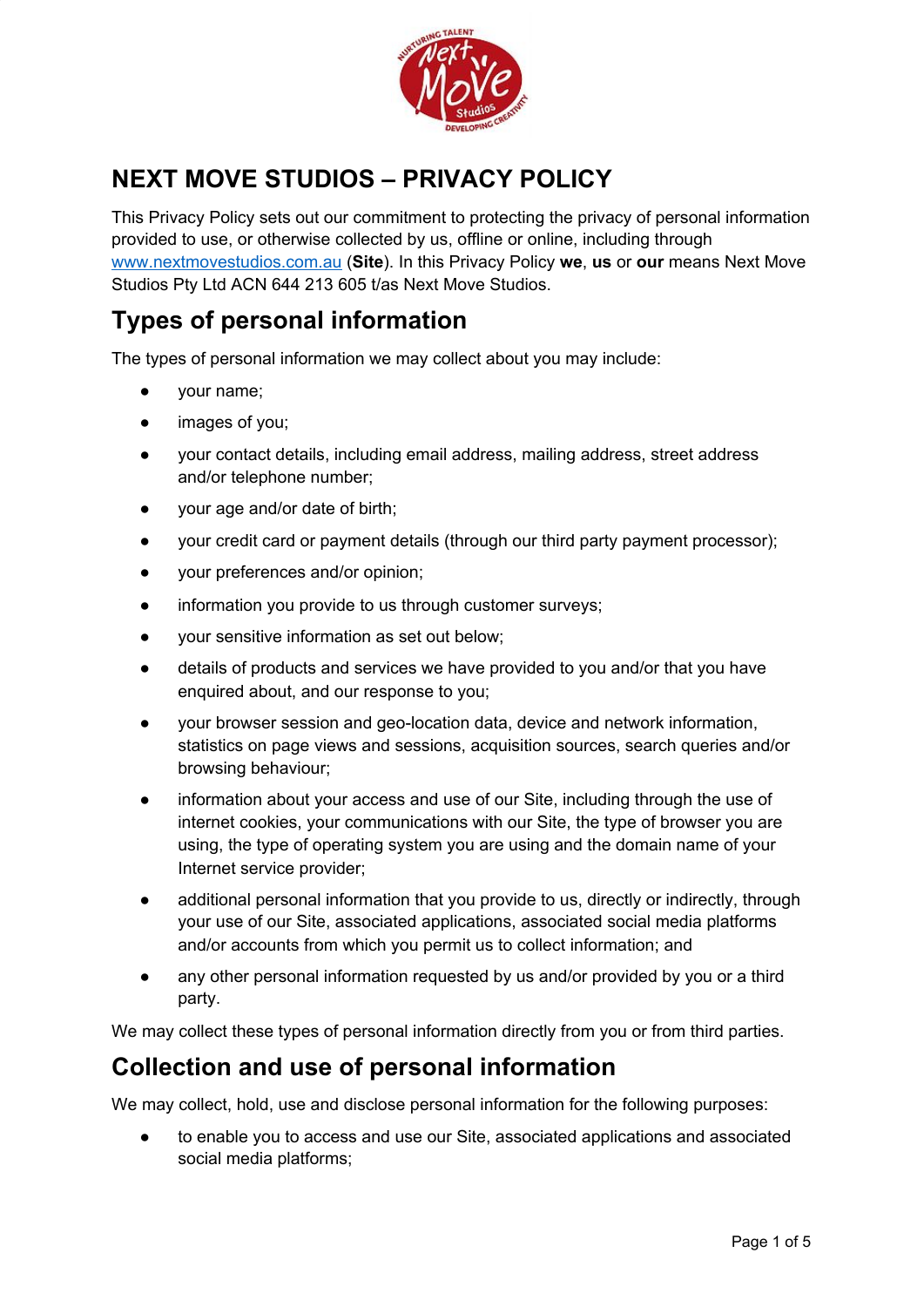

- to contact and communicate with you;
- for internal record keeping, administrative purposes, invoicing and billing purposes;
- for analytics, market research and business development, including to operate and improve our Site, associated applications and associated social media platforms;
- to run competitions and/or offer additional benefits to you;
- for advertising and marketing, including to send you promotional information about our products and services and information about third parties that we consider may be of interest to you;
- to comply with our legal obligations and resolve any disputes that we may have; and
- to consider your employment application.

#### **Disclosure of personal information to third parties**

We may disclose personal information to:

- third party service providers for the purpose of enabling them to provide their services, including (without limitation) IT service providers, data storage, web-hosting and server providers, debt collectors, maintenance of problem-solving providers, marketing or advertising providers, professional advisors and payment system operators;
- our employees, contractors and/or related entities;
- our existing or potential agents or business partners;
- sponsors or promoters of any competition we run;
- anyone to whom our business or assets (or any part of them) are, or may (in good faith) be, transferred;
- credit reporting agencies, courts, tribunals and regulatory authorities, in the event you fail to pay for goods or services we have provided to you;
- courts, tribunals, regulatory authorities and law enforcement officers, as required by law, in connection with any actual or prospective legal proceedings, or in order to establish, exercise or defend our legal rights;
- third parties, including agents or sub-contractors, who assist us in providing information, products, services or direct marketing to you. This may include parties located, or that store data, outside of Australia; and
- third parties to collect and process data, such as Google Analytics or other relevant businesses. This may include parties that store data outside of Australia.

By providing us with personal information, you consent to the disclosure of your information outside of Australia and acknowledge that we are not required to ensure that overseas recipients handle that personal information in compliance with Australian Privacy law. You acknowledge that some overseas third parties may not be regulated by the Privacy Act and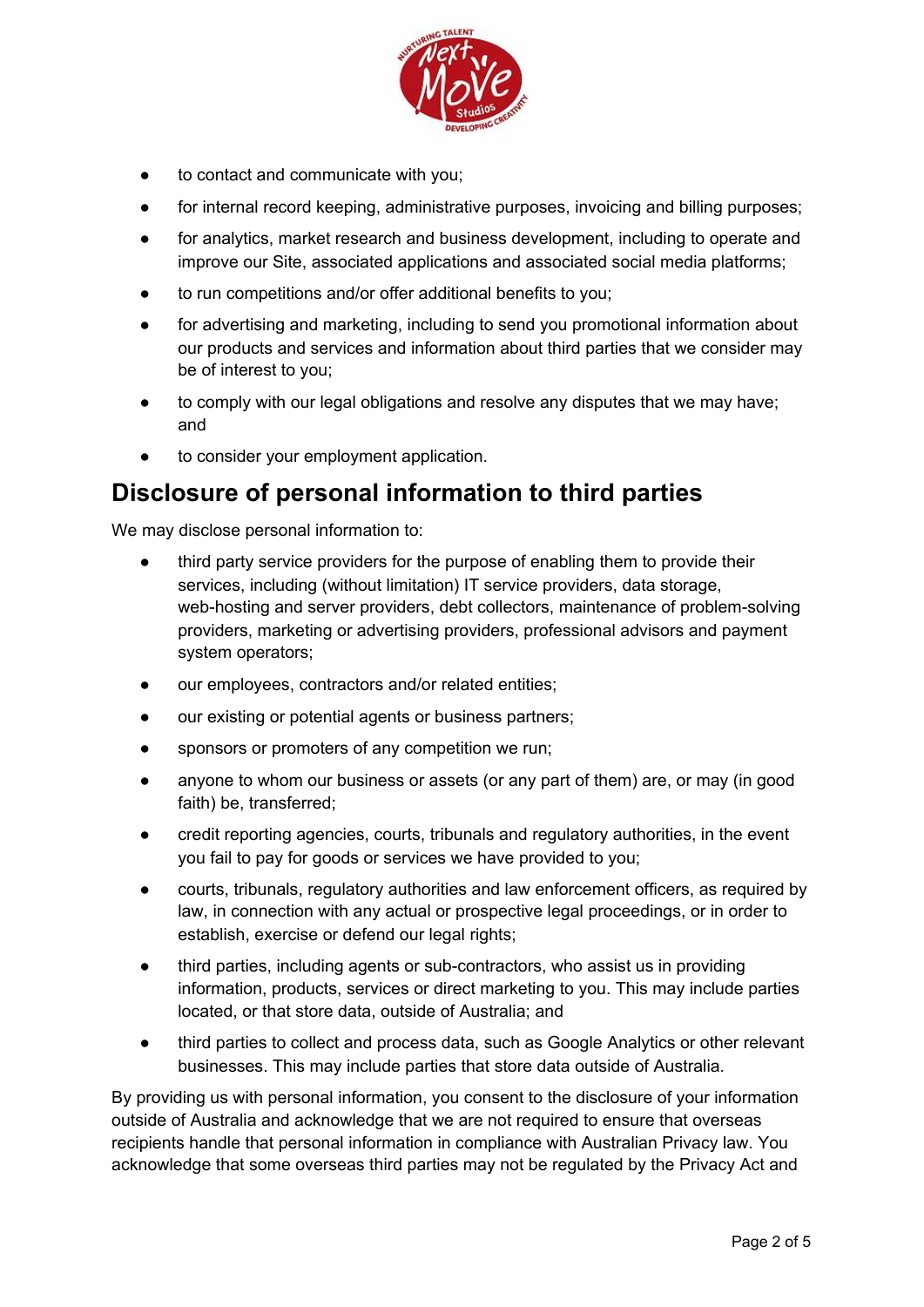

the Australian Privacy principles in the Privacy Act and if any third party engages in any act or practice that contravenes the Australian Privacy Principles, it would not be accountable under the Privacy Act and you will not be able to seek redress under the Privacy Act.

## **How we treat personal information that is also sensitive information**

Sensitive information in a sub-set of personal information that is given a higher level of protection under the Australian Privacy Principles. **Sensitive information** means information relating to your racial or ethnic origin, political opinions, religion, trade union or other professional associations or memberships, philosophical beliefs, sexual orientation or practices, criminal records, health information or biometric information.

Provided you consent, your sensitive information (if we hold any) may only be used and disclosed for purposes relating to the primary purpose for which the sensitive information was collected.

Sensitive information may also be used or disclosed if required or authorised by law.

## **Your rights and controlling your personal information**

**Choice and consent**: Please read this Privacy Policy carefully. By providing personal information to us, you consent to us collecting, holding, using and disclosing your personal information in accordance with this Privacy Policy. You do not have to provide personal information to us, however, if you do not, it may affect your use of this Site or the products and/or services offered on or through it.

**Information from third parties**: If we receive personal information about you from a third party, we will protect it as set out in this Privacy Policy. If you are a third party providing personal information about somebody else, you represent and warrant that you have such person's consent to provide the personal information to us.

**Restrict**: If you have previously agreed to us using your personal information for direct marketing purposes, you may change your mind at any time by contacting us using the details below.

**Access**: You may request details of the personal information that we hold about you. An administrative fee may be payable for the provision of such information.

**Correction**: If you believe that any information we hold about you is inaccurate, out of date, incomplete, irrelevant or misleading, please contact us using the details below. We will take reasonable steps to correct any information found to be inaccurate, incomplete, misleading or out of date.

**Complaints**: If you wish to make a complaint about how we have handled your personal information, please contact us using the details below and provide us with full details of the complaint. We will promptly investigate your complaint and respond to you, in writing, setting out the outcome of our investigation and the steps we will take to deal with your complaint.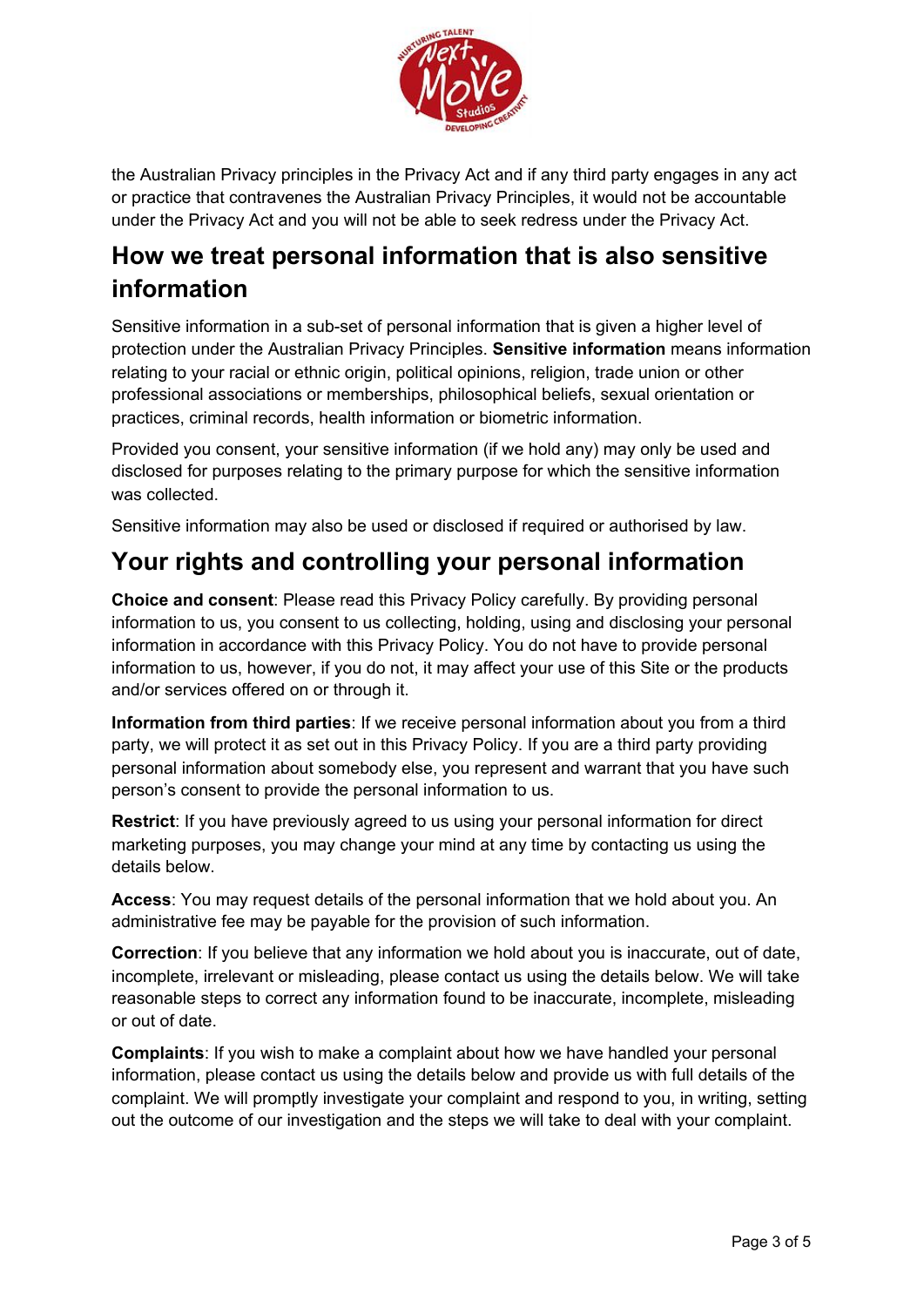

**Unsubscribe**: To unsubscribe from our e-mail database or opt-out of communications (including marketing communications), please contact us using the details below or opt-out using the opt-out facilities provided in the communication.

## **Storage and security**

We are committed to ensuring that the personal information we collect is secure. In order to prevent unauthorised access or disclosure, we have put in place suitable physical, electronic and managerial procedures to safeguard and secure the personal information and protect it from misuse, interference, loss and unauthorised access, modification and disclosure.

We cannot guarantee the security of any information that is transmitted to or by us over the Internet. The transmission and exchange of information is carried out at your own risk. Although we take measures to safeguard against unauthorised disclosures of information, we cannot assure you that the personal information we collect will not be disclosed in a manner that is inconsistent with this Privacy Policy.

#### **Cookies and web beacons**

We may use cookies on our Site from time to time. Cookies are text files placed in your computer's browser to store your preferences. Cookies, by themselves, do not tell us your email address or other personally identifiable information. However, they do allow third parties, such as Google and Facebook, to cause our advertisements to appear on your social media and online media feeds as part of our retargeting campaigns. If and when you choose to provide our Site with personal information, this information may be linked to the data stored in the cookie.

We may use web beacons on our Site from time to time. Web beacons (also known as Clear GIFs) are small pieces of code placed on a web page to monitor the visitor's behaviour and collect data about the visitor's viewing of a web page. For example, web beacons can be used to count the users who visit a web page or to deliver a cookie to the browser of a visitor viewing that page.

We may use Google Analytics to collect and process data. To find out how Google uses data when you use third party websites or application, please see www.google.com/policies/privacy/partners/ or any other URL Google may use from time to time.

#### **Links to other websites**

Our Site may contain links to other websites (Third Party Websites). We do not have any control over Third Party Websites and we are not responsible for the protection and privacy of any personal information that you provide whilst visiting them. Third Party Websites are not governed by this Privacy Policy, even if you followed a link from our website to the Third Party Website.

#### **Amendments**